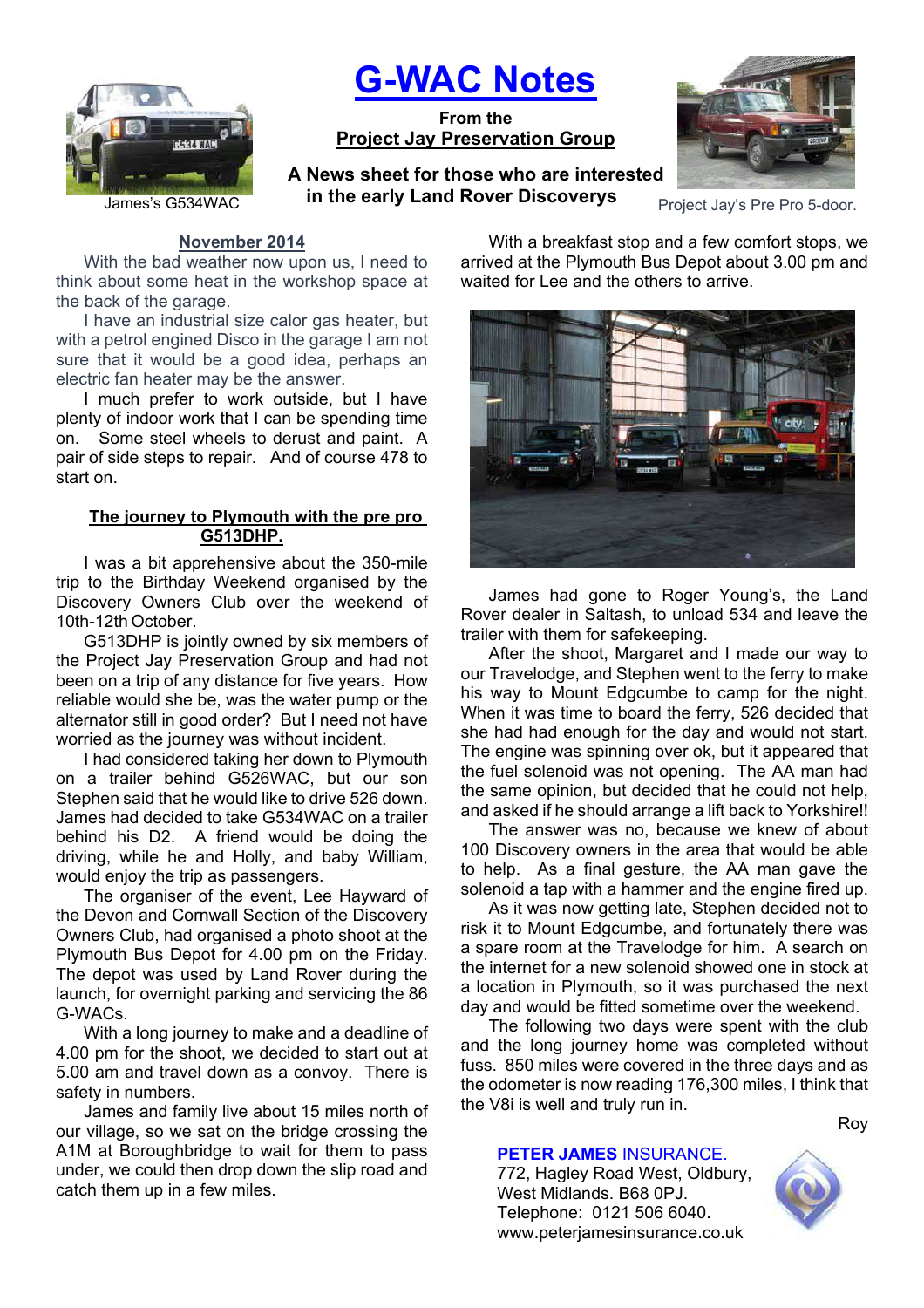# **2.0 Mpi**

In the September Notes I reported that for some time I had been looking for an Mpi to restore, then three came up for sale. Richard from Huddersfield had bought one, Chris Hodson has one for sale, and I was due to go to see a 1993 5-door, described as rust free, in Teesside.

We all know that a 1993 Discovery is not going to be rust free, but this one had spent some time in Spain, and has suffered only surface rust, so I bought it. The vendor put it through the MoT test and the only advisory was for the front tyres that are nearly at their legal limit.

I would describe the car as a '200', with the black headlamp surrounds, rather than Richard's, which is a '300' with the larger headlights. I like the look of the early headlight treatment; they also match my two G-WACs, and 'Blackie' my 1993 Tdi winter wheels. Chris's Mpi is also an early one; there is a very informative article about it by Alisdair Cusick in the January issue of LRM.









A few days after my purchase, she was insured and taxed, and James took me to Teesside in his D2 to collect her. We took a towrope with us in case of any problems, but we need not have worried as she drove home at 65-70 without a murmur.

She is quite untidy with a worn drivers' seat cover. I have a good one in stock, and some upholstery cleaner for the rest of the seats. The alternator drive belt was squealing rather badly when the engine was started, so the vendor sprayed it with WD40 to 'cure' it.

My first job when I got her home was to investigate the squeal. The belt is a flat type with five grooves and has an idler pulley and a tensioner pulley. The belt is very easy to remove, no fiddling about with adiustments to the alternator.

With the belt removed I checked the pulleys for wear. They felt fine, and when spun by hand they ran very smoothly. The belt was very badly soaked with oil and the grooves in the pulleys were full of rubber and oil. With a good clean up of the pulleys, and a new belt, the squealing has stopped.

Alisdair has advised me to have the cam belt changed, and I will give her a full oil service before I undertake any long trips.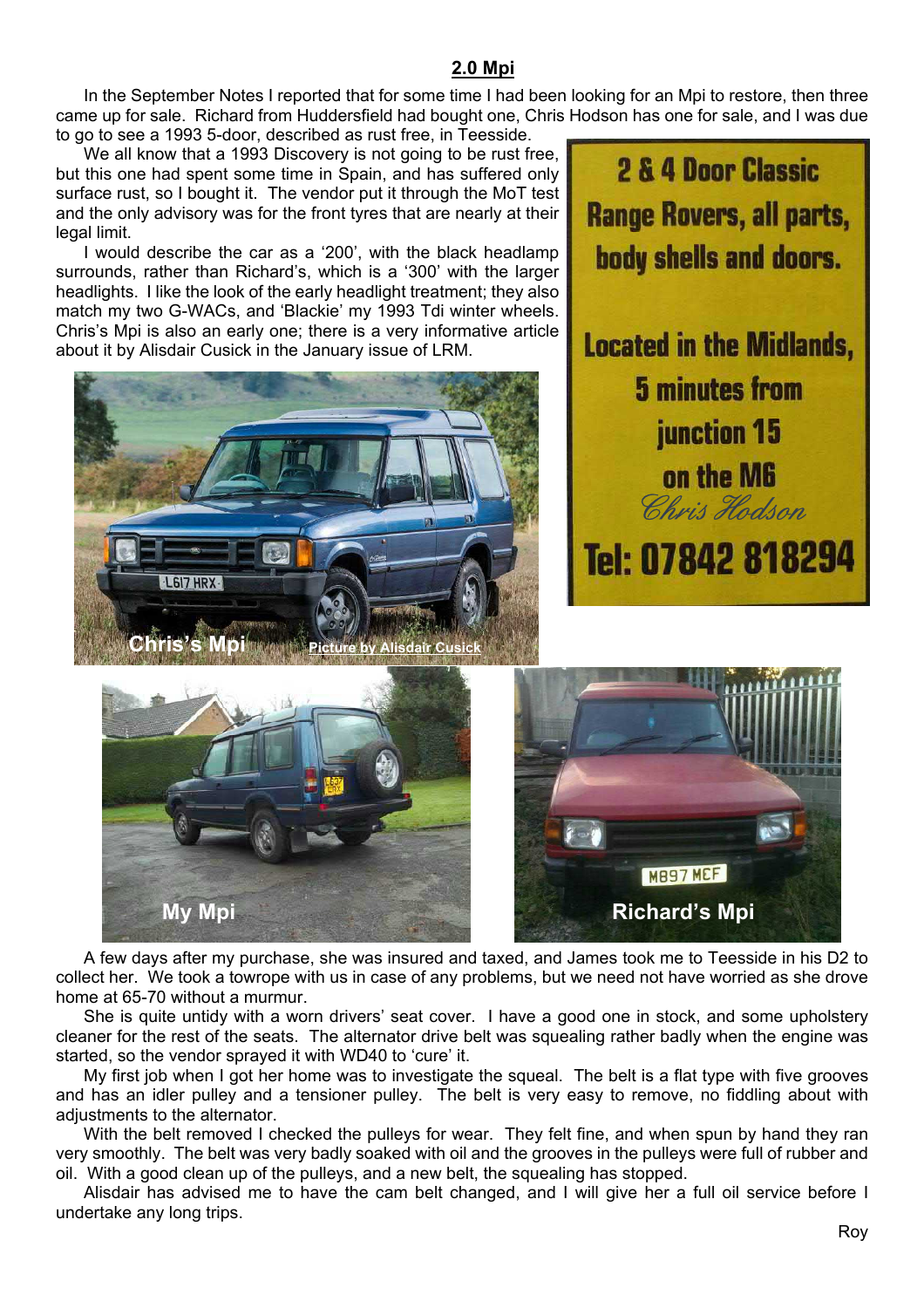## **457 flying high.**

I restored my pre-production press launch 200Tdi Range Rover (K58YKV) on the drive in 2009, but didn't want to do this again.

We have a large rear garden but the only access is just four feet wide - so the answer was a 30-ton crane to lift her over the roof.

I was at work when she was lifted, but my wife, Georgie, acted as both photographer and banksman!











The picture shows the bodyshell section I have bought from Chris Hodson. The shell came from the South of France and has some rust, but much less than a U.K. car.

The main parts that are rust free, and which I need for 457, are the rear cross member and sections of the rear inner wings; I also have the roof, which is perfect (albeit a little dented from its journey on Chris' trailer!)

I bought most of the shell to scavenge parts from, but only the barest minimum will be replaced so that it will be the original '457' and not a replica. Most of the Range Rover (velar) press cars were rebodied as short cuts to restoration in the 80s and 90s, and I don't want this for a 25-year-old Discovery. I estimate that about 70% of her original ex-factory red paint will survive, along with almost all of her outer alloy panels, which have responded very well to careful conservation. So she will retain much of her original ex-works paintwork. The entire interior has really responded well to cleaning and localised repairs,

and is now restored and bubble wrapped in the loft ready for the refit

Welding will start in the spring and hopefully she will be on the road again by the autumn.